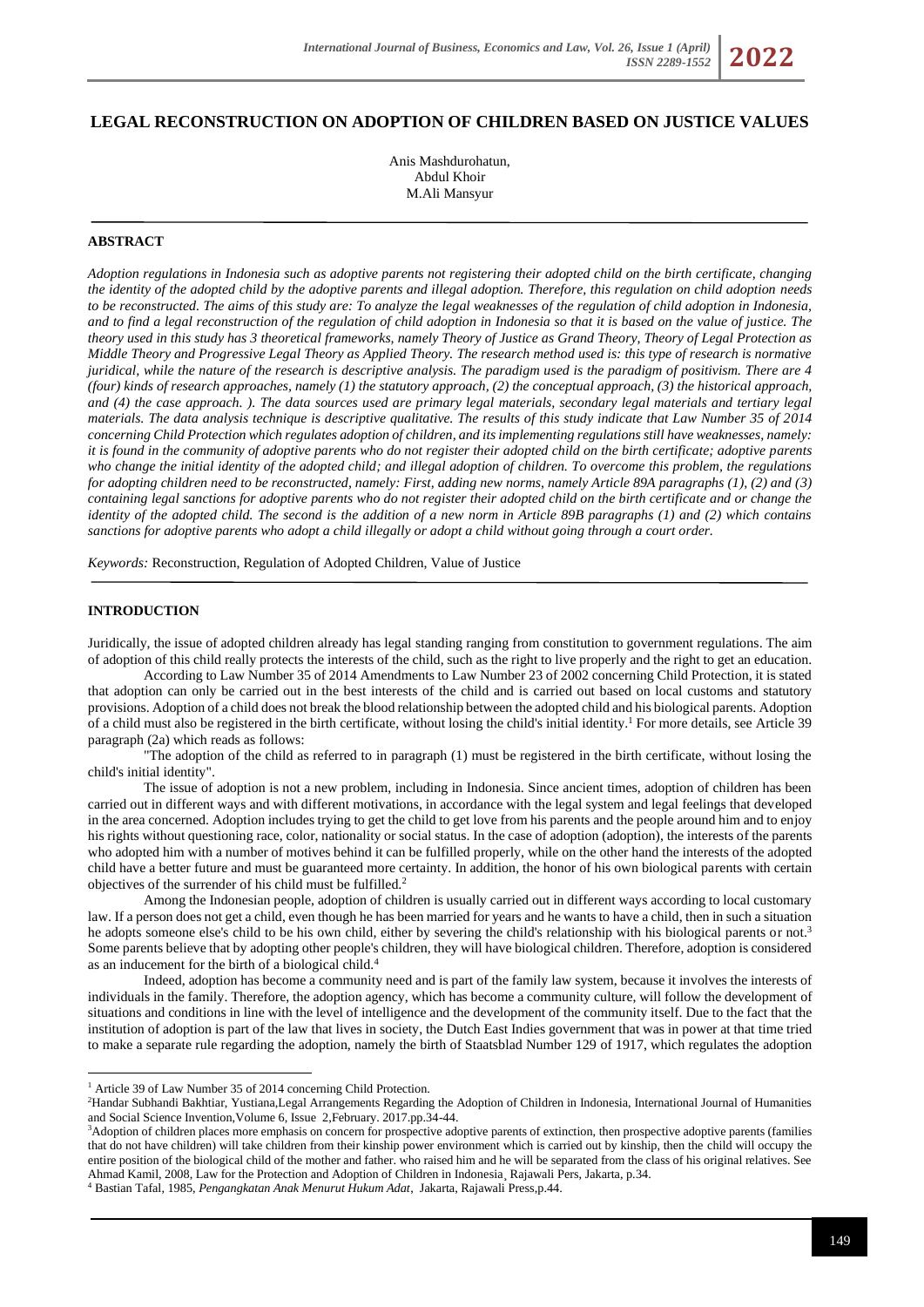of children. At first it was only applied specifically to groups of people of Chinese descent, but in its development it turned out that many people had also submitted to the Staatsblad.<sup>5</sup>

In line with the development of time, adoption of children experienced a shift. The adoption of a child was initially primarily intended for the benefit of the person who adopted the child, but for now the issue of child adoption is aimed at the benefit of the adopted child. However, in the practice of adopting a child, various problems are found, such as in the community, adoptive parents do not register their adopted child on the birth certificate, adoptive parents change the identity of the adopted child, adoption is carried out without proper procedures, falsification of data, and so on. So that to implement the provisions regarding child adoption as regulated in the Child Protection Act, the Government stipulates Government Regulation Number 54 of 2007 concerning the Implementation of Child Adoption.

The State and the Government of Indonesia are obliged and responsible for the orderliness of the practice of adopting children, both in terms of administration and legal certainty, so several policies are issued through laws and regulations and jurisprudence that regulate and handle child adoption issues, including: Circular of the Supreme Court RI Number 2 of 1979 concerning Adoption of Children, Law Number 4 of 1979 concerning Child Welfare, Circular Letter of the Supreme Court of the Republic of Indonesia Number 6 of 1983 concerning Completion of Circular Letter of the Supreme Court of the Republic of Indonesia Number 2 of 1979, Circular Letter of the Chief Justice of the Supreme Court of the Republic of Indonesia Number 4 of 1989 concerning Child Adoption. Several articles in Law Number 23 of 2002 concerning Child Protection and Circular Letter of the Chief Justice of the Supreme Court of the Republic of Indonesia Number 3 of 2005 concerning Child Adoption. To implement the provisions regarding child adoption in Articles 39 to 41 of Law Number 23 of 2002, the government issued Government Regulation Number 54 of 2007 concerning the Implementation of Child Adoption.<sup>6</sup>

The enactment of the Government Regulation is intended so that the adoption of children is carried out in accordance with statutory regulations so that irregularities that occur in society in the implementation of child adoption can be prevented, such as adoption of children without proper procedures, falsification of data, and so on. Prevention of this deviation can ultimately protect and improve the welfare of the child, for the sake of the future and the best interest of the child. However, in reality, in the city of Palangka Raya and in other cities, there are still various problems in the practice of adopting children, both from procedures, data, legality and legitimacy, conflicts of interest, as well as legal consequences in adopting children, both for the child himself and others. who raised the child.

One example is when the author's initial observations in the city of Palangka Raya, the author found several problems regarding the adoption of this child, namely:

First, adoptive parents did not register their adopted child on the birth certificate.

Second, there are community members who adopt other people's children and adopt them from birth then when making a birth certificate, the name of the child's parents is included on the birth certificate. Practices like this include identity fraud and are against adoption laws.

Third, there are still found illegal adoptions, namely the adoption of children not through a court order. This illegal adoption is the first step that can lead to other deviations related to child adoption.

Fourth, there is a married couple who have been married for a long time but have no children, finally he asked the child to be adopted as an adopted child with the aim of provoking him so that he could have children. However, after she was able to get pregnant and have a biological child, the provoked child who had been adopted as a child was ignored. Adopted children are abused, such as when they buy clothes for their biological children to buy better types, while adopted children are bought from cheap ones, as well as other things.<sup>7</sup>

Fifth, married couples who have many children and whose economy is below the poverty line so that it is difficult to pay for their children, as a result, their children are given to other people in the hope that their children can live properly and be protected. But later on, after his economy improved and he wanted to take back the child he had given him, problems arose.<sup>8</sup>

Sixth, a married couple who gave their child to someone else once missed their child and wanted to meet him, but his adoptive parents prevented or did not provide access to meet the biological parents with their child.<sup>9</sup>

The various problems above can occur because the legal rules regarding child adoption are no longer able to bridge them, because they are no longer in accordance with current developments in Indonesia. Therefore, the rule of law regarding the adoption of this child needs to be reconstructed so that there are no problems in the future. So moving on from this, the researcher seeks to examine the problem in accordance with the background of the problems mentioned above, namely as follows: Why the regulation of child adoption in Indonesia is not based on the value of justice, How are the legal weaknesses of regulating child adoption in Indonesia, and How is the legal reconstruction of child adoption arrangements in Indonesia? Indonesia to be based on the value of justice.

<sup>5</sup> Ahmad Kamil dan M. Fauzan, 2008, *Hukum Perlindungan dan Pengangkatan anak di Indonesia*, Jakarta, PT RajaGrafindo Persada, p. ix. <sup>6</sup>Glad Mauraina1, Angel Pratiwi, Dian Purnama, Child Adoption By Unmarried Person In The Indonesian Civil Law System Fakultas Hukum,

Universitas Lampung, Bandar Lampung, Lampung, Indonesia, Cepalo Volume 5, Number 2, July-December 2021, pp. 141-154.

<sup>7</sup> Results of an interview with Ms. Zuraidah Khatimah, senior judge of the Religious Court of Palangka Raya City on January 5, 2021.

<sup>8</sup> The results of the interview with Mrs. Helwina Handayani, Special Staff for the Legal and Complaints Subdivision at the Indonesian Child Protection Commission (KPA) on 11-10-2020.

9 *Ibid.*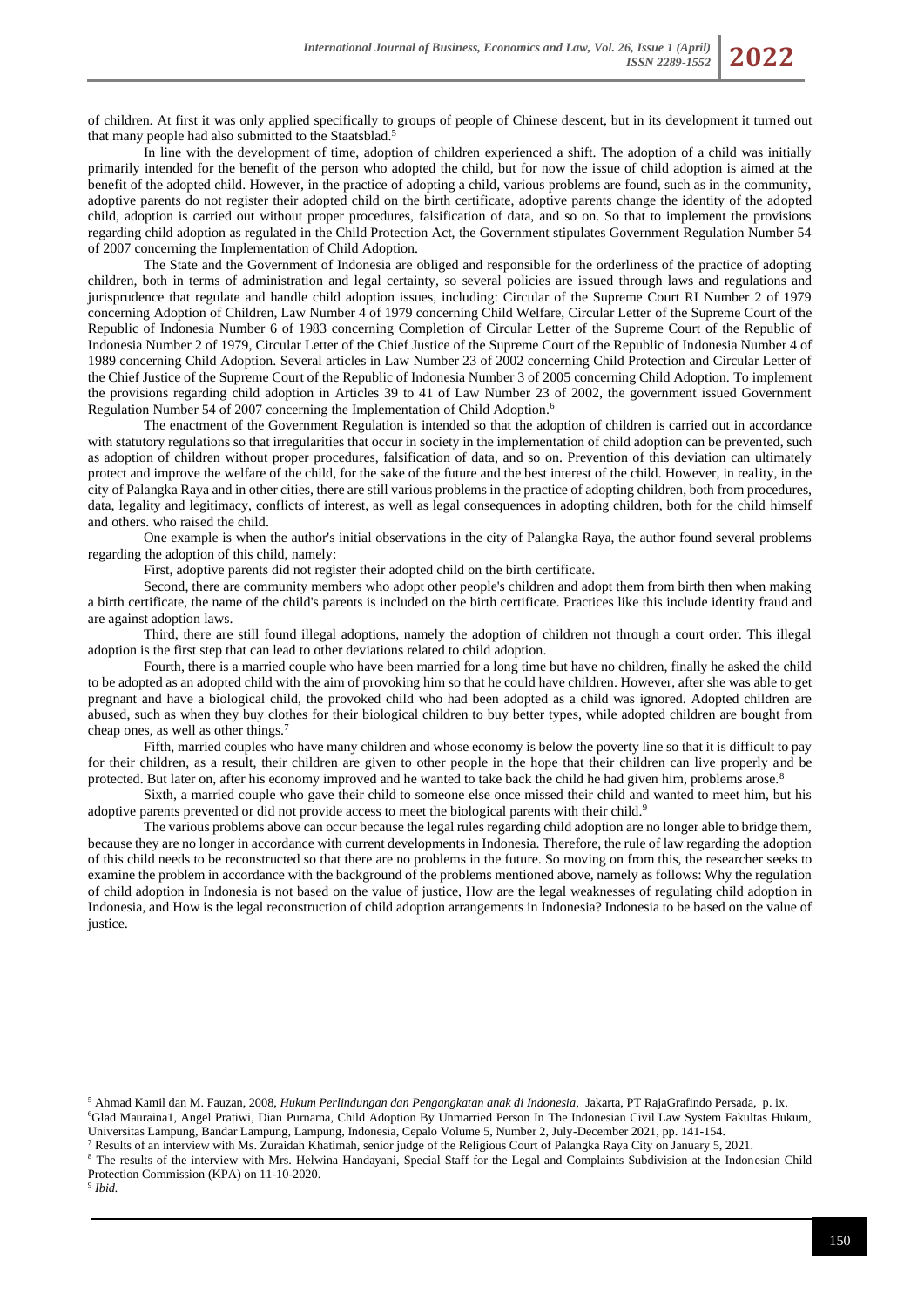## **RESEARCH METHOD**

The research method used is: this type of research is normative juridical, while the nature of the research is descriptive analysis<sup>10</sup>. The paradigm used is the paradigm of positivism. There are 4 (four) kinds of research approaches, namely (1) the statutory approach, (2) the conceptual approach, (3) the historical approach, and (4) the case approach. The data sources used are primary legal materials, secondary legal materials and tertiary legal materials.<sup>11</sup> The data analysis technique is descriptive qualitative.<sup>12</sup>

# **RESEARCH RESULTS AND DISCUSSION**

Children are a mandate as well as a gift from God Almighty, even children are considered the most valuable assets compared to other assets. Thus, the child as a mandate from God must always be guarded and protected because in the child there is inherent value, dignity, and rights as a human being that must be upheld.<sup>13</sup> Viewed from the side of the life of the nation and state, children are heirs and portraits of the future of the nation, the next generation of the nation's ideals, so that every child has the right to survive, grow and develop, participate and have the right to protection from acts of violence and discrimination as well as civil rights and other freedoms.<sup>1</sup>

Children's rights are part of human rights as stated in the United Nations Convention on the Rights of the Child, and Indonesia as a legal state has provided protection for children's rights which are explicitly contained in the 1945 Constitution Article 28B Paragraph (1) which reads "every child has the right to survive, grow and develop and has the right to protection from violence and discrimination".

Children for the sake of their welfare as a whole should grow and develop in a happy family environment, full of love and understanding. However, not a few children are neglected due to several factors, one of which is economic factors such as poverty. Parents who feel unable to fulfill their children's rights are willing to give their biological children to an orphanage and some even have the heart to abandon their children.

On the other hand, there are families who can really expect the birth of a child. But what power God wills otherwise by not giving the family offspring in the form of children. So to get offspring they have to adopt a child.

There are several reasons why people adopt children, which are as follows:<sup>15</sup>

- 1. Compassion for abandoned children or children whose parents are unable to take care of them;
- 2. Do not have children and want to have children to look after and care for them in old age;
- 3. There is a belief that with children at home, they will be able to have their own children;
- 4. To get a friend for his existing child;<br>5. To add or get manpower;
- To add or get manpower;
- 6. To maintain marital ties / family happiness.

Another opinion is that according to Djaja S. Meliala in his book entitled "Adoption of Children in Indonesia" that the background to the adoption of children is as follows:<sup>16</sup>

- a. Compassion for abandoned children or children whose parents are unable to take care of them or for humanitarian reasons.
- b. Not having children and the desire of children to look after and care for later in life.
- c. There is a belief that if you have children at home, you will have children of your own.
- d. To get a friend for his existing child.
- e. To add or get a workforce.
- f. To maintain marital ties or family happiness.

Meanwhile, M. Budiarto in his book entitled "Adoption of Children from a Legal Point of View" stated that the factors or backgrounds for adopting a child are:

- a. The desire to have children, for couples who do not have children;
- b. There is hope and trust in getting a child after adopting a child or as a "cook".
- c. Still want to add another type of child from the child they already have.
- d. As compassion for abandoned children, poor, orphans and so on.
- While the reasons for adopting children according to customary law there are 14 kinds, namely as follows:<sup>17</sup>
	- a. Have no children even though they have been married for a long time. This is a general reason because the only way for those who do not or do not have children is to adopt children as a complement to happiness and completeness and to brighten up the household.
	- b. The compassion for the children is due to the child's parents being unable to provide for him. This is a very positive reason because helping children also helps the burden of the child's biological parents as long as it is based on a sincere agreement between the adoptive parents and the biological parents.

<sup>&</sup>lt;sup>10</sup> Anis Mashdurohatun, Adhi Budi Susilo, Bambang Tri Bawono Copyright Protection Towards The Society 5.0, Journal Of Southwest Jiaotong University / Vol.56 No.2 Apr. 2021

<sup>&</sup>lt;sup>11</sup>Danialsyah, Anis Mashdurohatun, Reconstruction of Mediation in Environmental Disputes Settlement Based on Pancasila Justice, Journal Of Law And Political Sciences, Volume 24, Issue 3, 2020.pp.123-138.

<sup>&</sup>lt;sup>12</sup> Haris Budiman, Anis Mashdurohatun, Eman Suparman, [A Comparative Study Of Spatial Policy In Indonesia And The Netherlands,](http://dinamikahukum.fh.unsoed.ac.id/index.php/JDH/article/view/2154) Jurnal Dinamika Hukum, Volume 18, Issue 3. 2018.pp.295-300.

<sup>13</sup> Ahmad Kamil dan M. Fauzan, 2008, *Hukum Perlindungan dan Pengangkatan anak di Indonesia*, Jakarta, PT RajaGrafindo Persada, p.vii. <sup>14</sup> *Ibid*., p. vii

<sup>&</sup>lt;sup>15</sup> Sukardi, 2018, Adoption of Children in Islamic Law, Raheema, Journal of Gender and Child Studies, Vol. 5, No. 2, p. 180.

<sup>16</sup>Djaja S.Meliala , 2015, Perkembangan Hukum Perdata tentang Orang dan Hukum Keluarga, Penerbit Nuansa Aulia, 2015. p.4. see too Suyatno,Comparison of Child Adoption from Perspective of Islamic Law, Western Law, and Customary Law, Journal of Law, Policy and Globalization, Vol.84, 2019,pp.78-84.

<sup>17</sup> Zaini Mudaris, 1992, *Adopsi Suatu Tinjauan dari Tiga Sistem Hukum*, Jakarta, Sinar Grafika, p. 61.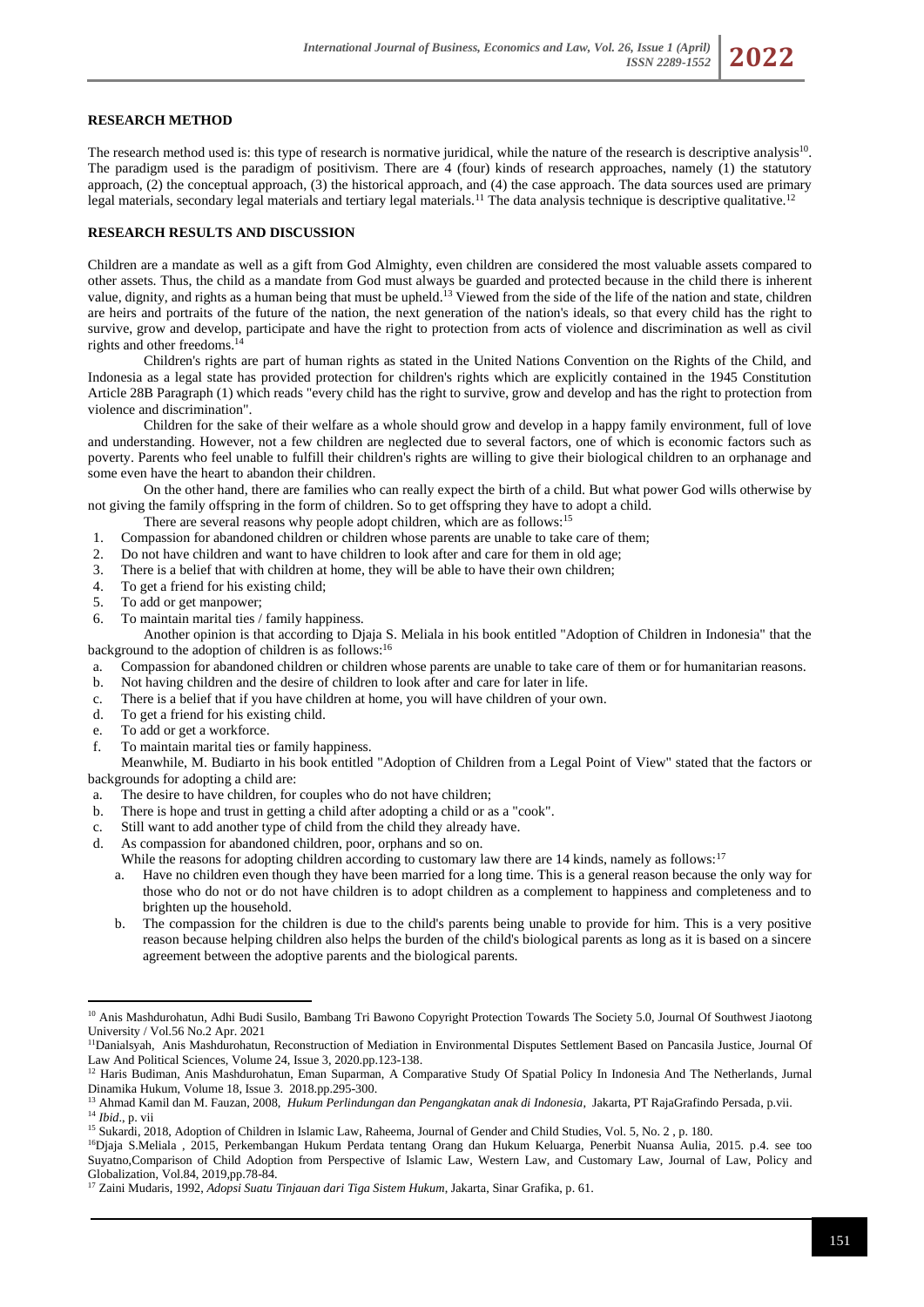- c. Pity because the child has no parents. This is a moral obligation for those who are capable of serving as a humanitarian mission.
- d. If you only have a son, you will have a daughter or vice versa. This is a logical reason because people generally want to have a daughter and a son.
- e. As an angler for those who do not have children, to be able to have biological children. This reason is closely related to the trust that exists in some members of the community.
- f. To increase the number of families. This is because his adoptive parents have a lot of wealth.
- g. With the intention that the adopted child gets a good education. This reason is closely related to the humanitarian mission. h. wealth factor. In this case, besides being an angler to be able to have biological children, this child is also often adopted in order to take blessings for both his adoptive parents and the adopted child for the sake of improving his life.
- i. To continue the lineage and get heirs for those who do not have biological children.
- j. There is a family relationship so that the child's biological parents ask a family to make the child adopted. It also contains a humanitarian mission.
- k. It is hoped that children can help in old age and connect offspring for those who do not have children. From this there is a reciprocal reason between the interests of the child and the guarantee of old age for his adoptive parents.
- l. There is a feeling of pity for the fate of children who are not taken care of. The notion of being neglected can mean that the parents are still alive but unable or irresponsible so that their child becomes adrift. In addition, it can be applied to children whose parents have died.
- m. To strengthen family ties. Here there is a mission to strengthen family ties with the adopted child's parents.
- n. The biological child is sick or dies, so to save the child, the child is given to family or other people who have not or do not have children with the hope that the child concerned will always be healthy and live a long life.

Initially, adoption was carried out solely to continue and maintain the lineage in a family that was intact from a family that was not blessed with a child. In addition, to maintain the integrity of a marriage. However, with the development of an increasingly advanced society, the motivation for adopting children also develops. The issue of adoption is not a new problem, including in Indonesia. Since ancient times, adoption of children has been carried out in different ways and with different motivations. Some of the community's motivations include:<sup>18</sup>

- a. For not having children;
- b. Out of compassion for the child because the child's parents are unable to provide for him;
- c. Out of compassion, because the child in question has no parents (orphan);
- d. Because they only have a son, then a daughter is adopted or vice versa;
- e. As an angler for those who do not have children to be able to have biological children;
- f. To increase energy in the family;
- g. With the intention that the adopted child gets a proper education;
- h. Because of the element of trust;
- i. To continue offspring and get regeneration for those who do not have biological children;
- j. The existence of a family relationship, besides having no children, then the biological parents of the child are asked to a family, so that their child is adopted as an adopted child;
- k. It is hoped that the adopted child can help in old age and continue the offspring for those who do not have children;
- l. There is also a feeling of pity for the fate of the child who seems neglected;
- m. To strengthen family relations;
- n. Children used to often get sick or often die, then the newborn child is handed over to the family or other people for adoption, with the hope that the child concerned will always be healthy and live a long life.

Based on these reasons, people often adopt children either directly or indirectly through a court decision process. Direct adoption of children can be carried out by the community where usually the prospective adopted child still has family relationships with the prospective adoptive parents. The process or method of adoptive parents in adopting children directly varies, some are directly related to biological parents or through intermediaries.

Adoption of children has become a community need and is part of the family law system, because it involves the interests of individuals in the family. Therefore, the adoption agency, which has become a culture in society, will follow the development of situations and conditions in line with the level of intelligence and the development of the community itself. Due to the fact that the institution of adoption is part of the law that lives in society, so in the past the Dutch East Indies government tried to make a separate rule regarding the adoption, namely by issuing Staatsblad Number 129 of 1917, which regulates child adoption. At first this Staatblad was only applied specifically to groups of people of Chinese descent, but in its development it turned out that many people had also submitted to the Staatsblad.<sup>19</sup>

In line with its development, it is factually acknowledged that child adoption has also become part of the customs of the Muslim community in Indonesia and has penetrated into practice through the religious judiciary, so prior to the formation of the law that specifically regulates it, the government has issued Presidential Instruction No. 1991 concerning the Dissemination of the Compilation of Islamic Law (KHI) which in several articles contains regulations regarding child adoption.

In the Civil Code, adoption (adoption) is not possible because the Civil Code views marriage as a form of living together, not for procreation. Because adoption among the Chinese is a common practice, the issue of adoption is subject to its own regulation as regulated in the Staatsblad of 1917 Number 129 Chapter II.

The research team in the field of Islamic law in the development of national law in the 1980/1981 legal review evaluation seminar in Jakarta once proposed the main ideas as material for drafting a bill on Adopted Children from the point of view of Islamic law, namely as follows:

<sup>18</sup> Muderis Zaini,1999, *Adopsi, Suatu Tinjaun dari Tiga Sistem Hukum,* Jakarta, Sinar Grafika,p. 15.

<sup>19</sup> Ahmad Kamil dan M. Fauzan, *Op.Cit.,* pg. ix.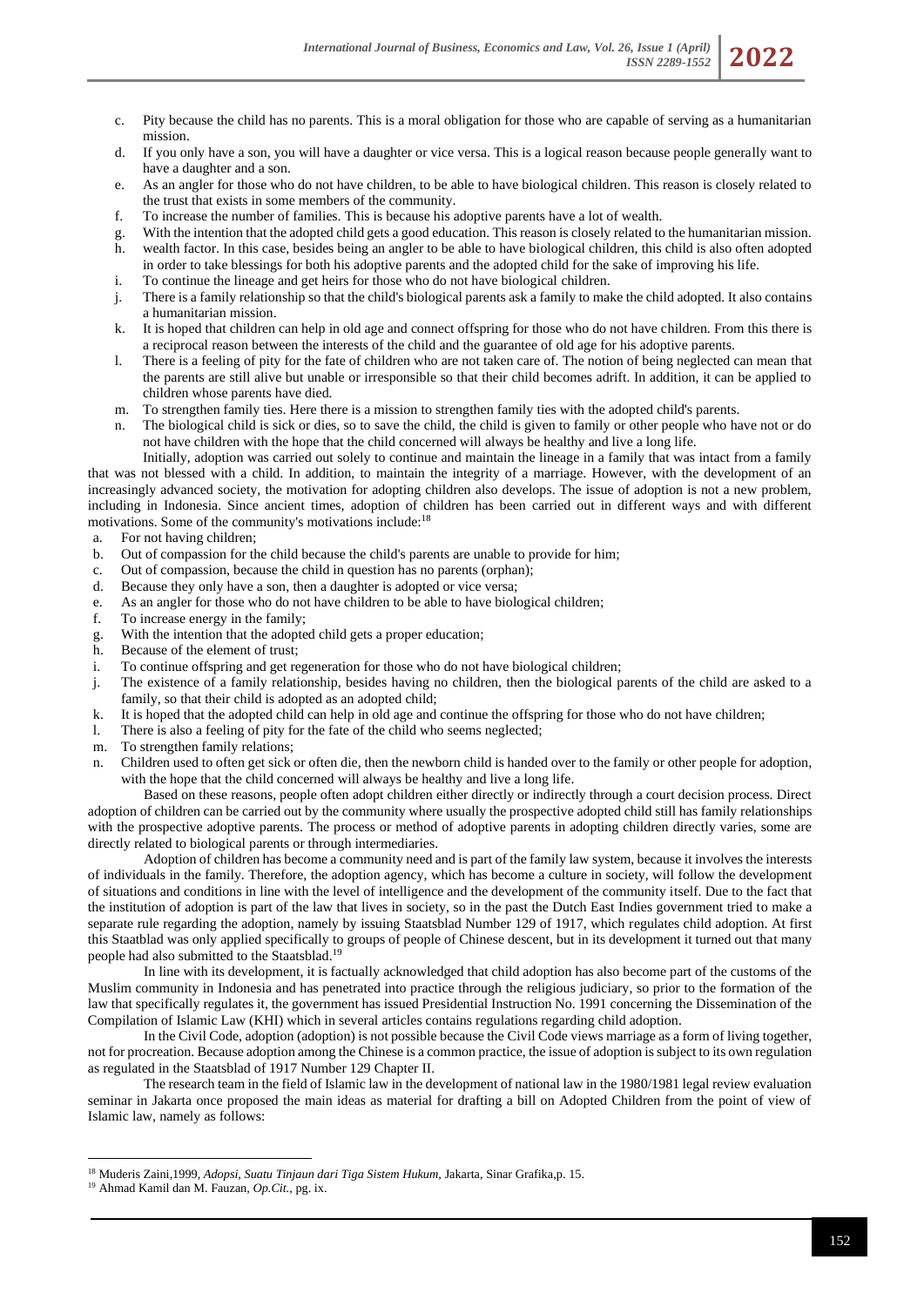- 1. Institutions of child adoption are not prohibited in Islamic law, even Islamic teachings justify and encourage adoption for the welfare of the child and the happiness of the parents.
- 2. Provisions regarding child adoption need to be regulated by adequate laws.
- 3. The terms used should be unified in the words "adoption" by trying to combine other terms.<br>4. Adoption of a child does not cause the severance of the blood relationship of the adopted child
- 4. Adoption of a child does not cause the severance of the blood relationship of the adopted child with the parents and biological family of the child concerned.

So the provisions governing child adoption currently in force in Indonesia are: 1. Positive law, 2. Customary law; 3. Islamic law; Article 24 paragraph (2) of the 1945 Constitution of the Republic of Indonesia states that judicial power is exercised by a Supreme Court and judicial bodies below it in the general court environment, the religious court environment, the military court environment, the state administrative court environment, and by a court of law. Constitution.

The composition, position, membership, and procedural law of the Supreme Court and the judicial bodies below it are regulated by law, as stated in Article 24 A Paragraph (3) of the 1945 Constitution of the Republic of Indonesia. RI No. 7 of 1989 concerning the Religious Courts which was later amended by Law of the Republic of Indonesia No. 3 of 2006 concerning Amendments to the Law of the Republic of Indonesia No. 7 of 1989 concerning Religious Courts.

Article 49 of the law states, namely: "The Religious Courts have the duty and authority to examine, decide, and settle cases at the first level between people who are Muslim in the fields of: marriage, inheritance, wills, grants, endowments, infaq, alms and economics. sharia." This authority increases in number when compared to the authority of the Religious Courts based on Law No. RI. 7 of 1989 which only covers 6 (six) fields, namely marriage, inheritance, wills, grants, waqf, and alms. Furthermore, there are the addition of 3 (three) areas of authority, namely zakat, infaq, and sharia economics. The authority of the religious courts in the field of marriage as regulated in the Elucidation of Article 49 Letter a of RI Law no. 3 of 2006 states:

As for what is meant by marriage, there are matters regulated in or based on the applicable law regarding marriage which is carried out according to sharia, including:

- 1. Permission to have more than one wife;
- 2. Permission to enter into marriage for persons who are not yet 21 years of age, in the event that the parents, guardians or family in a straight line there are differences of opinion;
- 3. Marriage dispensation;
- 4. Prevention of marriage;
- 5. Marriage refusal by Marriage Registrar Employees;
- 6. Annulment of marriage;
- 7. Claims for negligence on the obligations of husband and wife;
- Divorce by talaq;
- 9. Divorce lawsuit;
- 10. Settlement of joint assets;
- 11. Mastery of children;
- 12. The mother can bear the costs of child care and education if the father who should be responsible does not comply;
- 13. Determination of the obligation to provide living expenses by the husband to the ex-wife or the determination of an obligation for the ex-wife;
- 14. Judgment on whether or not a child is legal;
- 15. Decision on the revocation of parental power;
- 16. Revocation of the powers of the guardian;
- 17. Appointment of another person as guardian by the court in the event that the power of a guardian is revoked;
- 18. Appointment of a guardian in the case of a child who is not yet 18 years of age who is abandoned by both parents;
- 19. Imposition of the obligation to indemnify the child's property under his control;
- 20. Determination of the origin of the child and the determination of adoption based on Islamic law;
- 21. Decision on the refusal to provide information for mixed marriages;
- 22. Statements regarding the validity of marriages that occurred prior to Law no. 1 of 1974 concerning marriage and carried out according to other regulations.

There is one additional authority in the sub-field of marriage, namely the determination of adoption based on Islamic law as stated in the Elucidation of Article 49 Letter a number 20. This authority is not stated in Law RI Number 7 of 1989. Provisions of Article 49 of Law of the Republic of Indonesia Number 3 of 2006 emphasizes the principle of Islamic personality. Such provisions are also contained in Article 49 Paragraph (1) of Law No. 7 of 1989, which further developed an opinion that child adoption is the authority of religious courts, although the articles in Law No. 7 of 1989 do not explicitly regulate it.

The National Working Meeting of the Supreme Court of the Republic of Indonesia also tends to lead to the opinion that as long as it fulfills the principles of Islamic personality, the adoption of children is the authority of the religious court. Prior to the enactment of Law no. 3 of 2006 several religious courts have granted child adoption applications, including the Bantul Religious Court and the Bengkulu Religious Court.<sup>20</sup>

There are 2 views that can be put forward regarding the authority of the religious court to determine the adoption of children before the birth of Law no. 3 of 2006. Each of these views can be explained as follows:

First, they view that religious courts are not authorized to adjudicate child adoption. According to RI Law No. 14 of 1970 in conjunction with the Law of the Republic of Indonesia No. 35 of 1999 and the last amended by Law of the Republic of Indonesia No. 4 of 2004 concerning Judicial Powers, judicial bodies are only authorized to receive, examine, adjudicate and resolve any disputed cases (contentiosa), while petition cases (volunteers) are not the authority of judicial bodies, unless stipulated by law to be the authority judiciary.<sup>21</sup> Thus, this authority must be explicitly stated in the legislation.

<sup>&</sup>lt;sup>20</sup> M. Fauzan, 2001, Application for Adoption of Children for Muslim Families is the Absolute Authority of the Religious Courts, in the pulpit of law, Al-Hikmah, Jakarta, p. 73.

 $21$  Article 2 of the Law of the Republic of Indonesia Number 14 of 1970.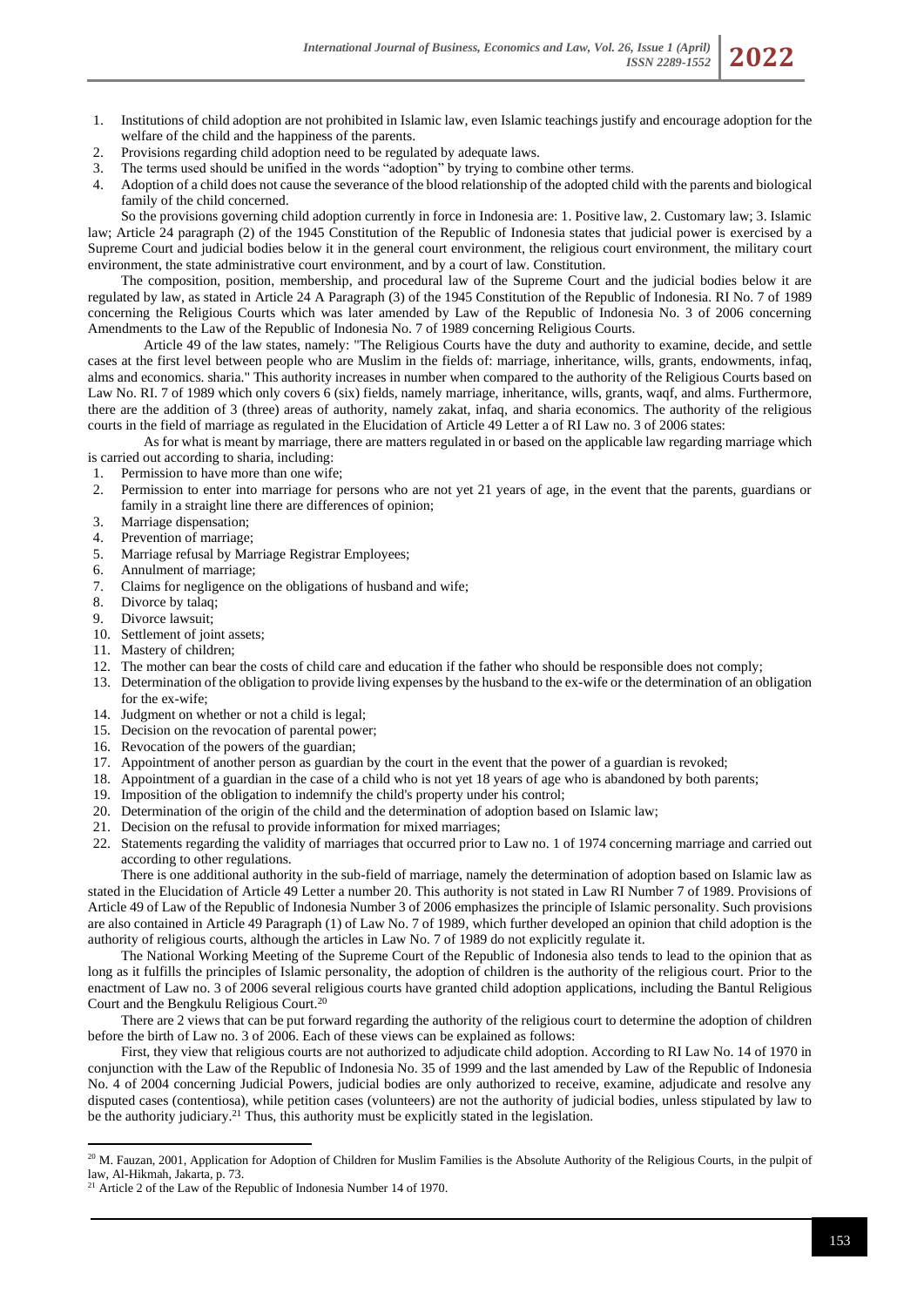Application for adoption is not determined by Law no. 7 of 1989 as the authority of the religious court. If the religious court gives a voluntary decision granting the application for adoption and it turns out that the decision is not within its authority as determined by law, then the decision is not based on law.<sup>22</sup> Such a view is in line with Asikin Kusuma Atmaja's view in the Supreme Court's Decision No. 3139 K/Pdt/1984 dated November 25, 1987 which states that the court's authority over voluntar jurisdictie is limited to matters determined by the relevant laws and regulations.<sup>23</sup>

The provisions for adopted children in the Compilation of Islamic Law are related to the field of inheritance in which there are adopted children who can be given a will or a mandatory will. The inheritance sector is the authority of the religious court. The basis of the authority to try cannot be based on the existence of the Compilation of Islamic Law, which is then implicitly interpreted that religious courts have the authority to hear applications for adoption. On the other hand, if the application is in the form of ratification of the adoption of a child that is proposed to have urgency with an inheritance case which is the authority of the religious court, then the religious court can issue a declarative decision regarding the adoption of a child.

Second, view that religious courts have the authority to adjudicate child adoption. The religious court as the implementing agency of judicial power for the people seeking justice who is Muslim is related to the basic principle of judicial power that the court may not reject the case brought to him on the pretext that the law does not exist or is unclear, but is obliged to examine and try it.<sup>24</sup> Therefore, judges are obliged to explore, follow, and understand the legal values and sense of justice that live in society,<sup>25</sup> so several jurisprudence on adoption of children in the context of mutual help and the spirit of Islamic law are born.

This last view is in accordance with the opinion of K. Wantjik Saleh regarding civil procedural law that the court in addition to giving decisions on civil cases also provides determinations on petition cases. The said application must be based on existing statutory regulations or a living unwritten law that requires such a determination.<sup>26</sup>

Differences in views regarding the authority of the religious courts on child adoption cases must end after the enactment of RI Law no. 3 of 2006 which in Article 49 and its explanations explicitly stipulates the authority to determine the adoption of children based on Islamic law is the authority of the religious court.

The adoption of laws and regulations, namely Law No. 35 of 2014 changes to Law No. 23 of 2002 concerning Child Protection. The adoption of children is regulated in articles 39 to 41. This law already includes provisions regarding sanctions, namely from articles 77 to 89 but it is not complete because there are no sanctions for violations of articles 39 to 41 so that the opportunity for violations can still occur. For example, it can be seen in Article 39 paragraph (2a) which reads as follows:

"The adoption of the child as referred to in paragraph (1) must be registered in the birth certificate, without losing the child's initial identity".

Violation of the above article has no sanctions, so that not a few adopted children have their identities changed, such as on the birth certificates of adopted children the names of the adopting parents are included. To overcome this problem, the author gives the opinion that this law needs to be reconstructed, namely by adding a new legal norm, namely the article on sanctions. The article that the author proposes is article 89 A, namely:

- (1) Anyone who intentionally does not register his adopted child in the birth certificate as referred to in Article 39 paragraph (2a) may be subject to civil sanctions in the form of an obligation to register his adopted child on the birth certificate in accordance with the provisions of the legislation;
- (2) Anyone who intentionally changes the initial identity of his adopted child on the birth certificate as regulated in Article 39 paragraph (2a) may be subject to civil sanctions in the form of an obligation for adoptive parents to correct the initial identity of his adopted child as appropriate;
- (3) Any person who is subject to a civil sanction for violating Article 89A paragraph (1) and or paragraph (2) as mentioned above, if within 1 (one) year from the court's decision he does not implement it, he may be subject to imprisonment. a maximum of 1 month and/or a maximum fine of Rp. 3,000,000 (three million rupiah), with the obligation to continue to carry out civil sanctions, namely registering the adopted child on the birth certificate and not changing the identity of the adopted child.

## **CONCLISION**

Law Number 35 of 2014 concerning Child Protection in which it regulates the adoption of children, and the implementing rules still have weaknesses, namely: found in the community of adoptive parents who do not register their adopted child on a birth certificate; adoptive parents who change the initial identity of the adopted child; and illegal adoption of children. To overcome this problem, the regulations for adopting children need to be reconstructed, namely: First, adding new norms, namely Article 89A paragraphs (1), (2) and (3) containing legal sanctions for adoptive parents who do not register their adopted child on the birth certificate and or change the identity of the adopted child. The second is the addition of a new norm in Article 89B paragraphs (1) and (2) which contains sanctions for adoptive parents who adopt a child illegally or adopt a child without going through a court order.

<sup>22</sup> Musthofa Sy, 2002, *Peradilan Agama di Indonesia*, Malang, Kencana, page. 10

<sup>&</sup>lt;sup>23</sup> M. Yahya Harahap, 1990, The Position of Authority and Procedures for the Religious Courts, Jakarta, Pustaka Kartini, p. 32

<sup>&</sup>lt;sup>24</sup> Article 16 Paragraph (1) RI Law No. 4 of 2004 concerning Judicial Power

<sup>25</sup> Ibid., Article 28 Paragraph (1)

<sup>26</sup> K. Wantjik Saleh, 1981, *Hukum Acara Perdata Rbg/HIR*, Jakarta, Ghalia Indonesia, page. 96